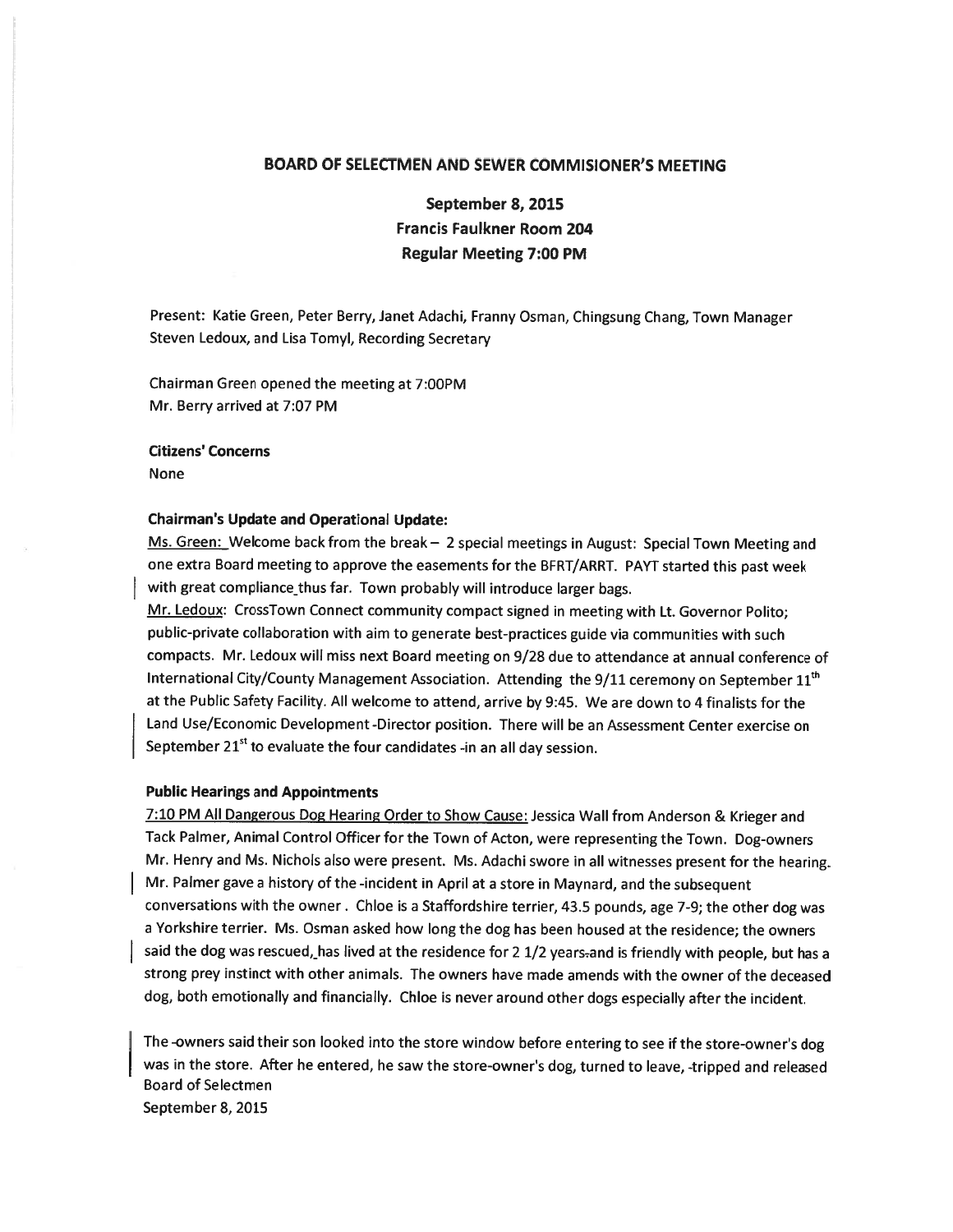the leash Chloe fatally bit the other dog. Chloe was not wearing the pronge<sup>d</sup> collar that she usually does when she is out, and the incident happened very quickly. The -son tried to pull Chloe away from the other dog. Ms. Nichols said Chloe has never been aggressive around other people and children, but rather protective and kind. Ms. Adachi asked if Chloe's prey instinct makes her lunge at other dogs and become unresponsive to voice commands; -Ms. Nichols confirmed that Chloe lunges at dogs and lunges to kill. The dog has been through training courses due to her aggressive behavior around other dogs. Ms. Nichols said she had not considered muzzling Chloe when she would be in the presence of other dogs.

Ms. Nichols no longer takes Chloe to other dog parks and confines dog-walking to -the immediate neighborhood.

Steve Meyers — <sup>26</sup> Duggan Road- Stated he had <sup>2</sup> small daughters and the situation stresses him out. Both daughters are afraid of dogs. Won't let his daughters run free out of fear that Chloe might attack them and not just animals. Concerned there is no history of the dog other than what was stated by the owners (Petfinder.com — from Webster/Uxbridge area).

Joan Kellogg -27 Duggan Road -Did not receive <sup>a</sup> notice about hearing. She has no children or dogs but has grandchildren who have a\_chihuahua. Is afraid to go by the house where Chloe lives because she is afraid -Chloe might attack-og. Concerned that -Chloe will attack children and believes muzzling is the least the owners can do to keep the neighborhood safe.

Debbie Foley —25 Duggan Road — Across the street. Can't believe that the dog isn't muzzled and thinks that the dog should be muzzled at all times, including inside in case the dog escapes..

Mark Foley —25 Duggan Road — Not much to add to his wife's statement. What it boils down to is what is going to be the trigger causing the dog to attack <sup>a</sup> child. Why not take the precaution to have the dog muzzled.

Robert Moran -8 McLeod Lane — Shares <sup>a</sup> backyard with Chloe's owners. Has an <sup>8</sup> and <sup>10</sup> year old and many neighborhood kids that <sup>p</sup>lay in their backyard. Also have <sup>2</sup> dogs, age <sup>13</sup> Labrador retriever, and <sup>a</sup> 4-month-old puppy. His dogs are interacting with all kids when they are <sup>p</sup>laying outside. Concerned that if Chloe gets out-, could ge<sup>t</sup> into his yard, try attack his dogs and pu<sup>t</sup> the kids at risk if they tried to intervene to protect his dogs. He has an invisible fence that would confine his dogs within the perimeter, but would not affect Chloe, who could enter his yar<sup>d</sup> and kill his dogs. There are woods but -no <sup>p</sup>hysical fence between the properties.

Mr. Henry spoke about the grief the family went through after the incident. He acknowledged the concern his neighbors have about their children's safety. Mr. Henry stressed that the dog does not run out of the house as the dog is arthritic  $-$  the dog has to be carried up and down stairs.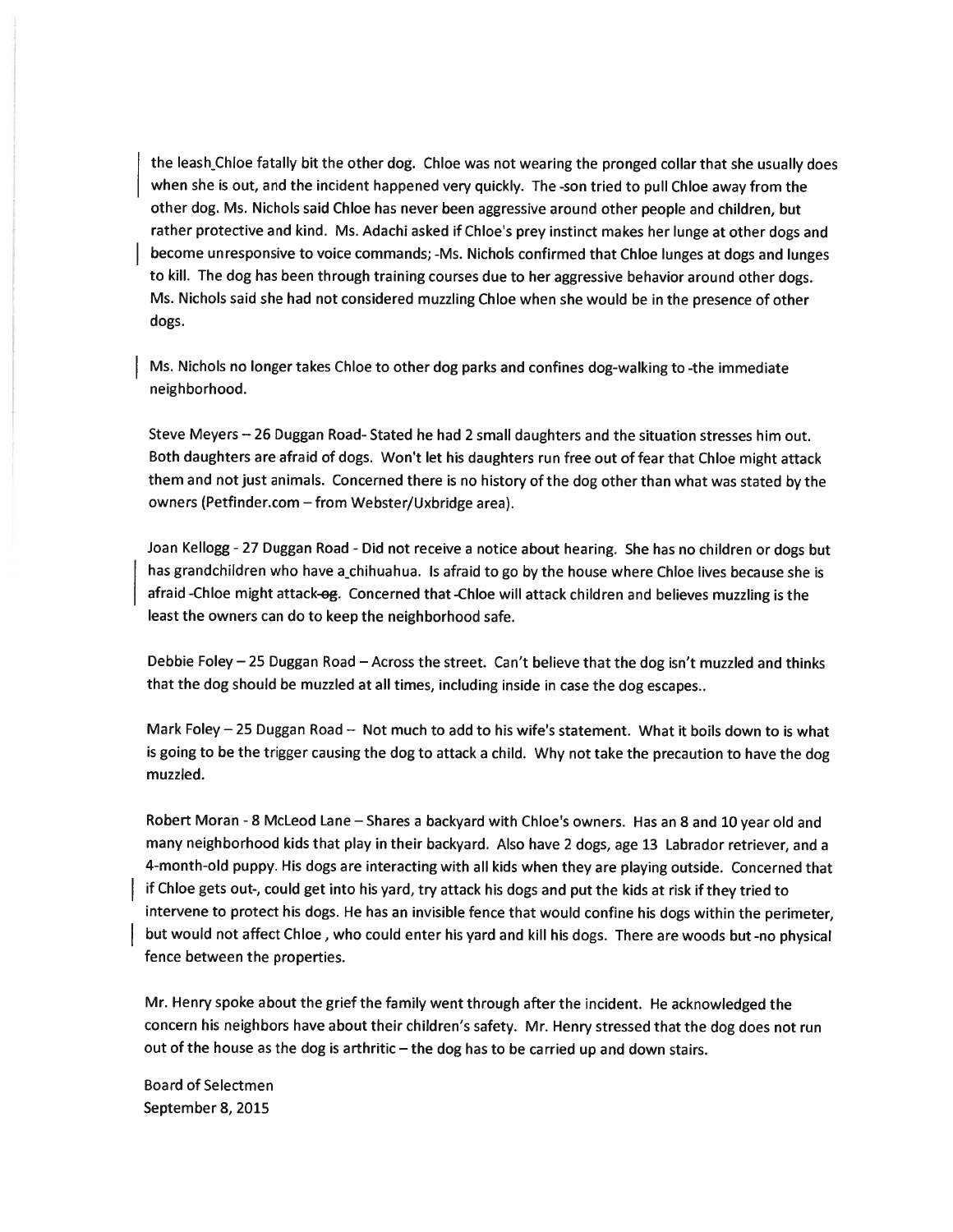Mr. Palmer reviewed the MA General Laws Chapter 140 provision on when a dog is considered to be a "dangerous dog." Attorney Wall explained the difference between a dangerous dog-and a nuisance dog. Mr. Palmer recommends that the Board find that the dog is <sup>a</sup> dangerous dog.

Mr. Berry moved that Chloe, the dog that resides at <sup>24</sup> Duggan Road, be deemed dangerous dog based on the description of the incident. Ms. Adachi seconded. All Ayes (5-0).

Mr. Palmer recommended that dog be muzzled at all times. It will alleviate problems -in the future by protecting other dogs.

Ms. Osman moved that Chloe be muzzled at all times outside and inside unless there is <sup>a</sup> double barrier in the house to preven<sup>t</sup> Chloe from getting access to the exterior, Mr. Chang seconded.

Mr. Berry moved to amend the motion to -provide that the Animal Control Officer inspect for compliance. Mr. Chang seconded.

Mr. Palmer added that the muzzle be <sup>a</sup> basket-type muzzle.

All Ayes (5-0)

8:00 PM Presentation by LLB Architects for Facility Master Plan: Greg Smolley of LLB Architects presented slides about the Acton Town-Wide Facility Study, providing detailed information about the condition of 19 Town-owned buildings, and prioritizing issues that the Town should address. The buildings as <sup>a</sup> whole are in good condition and well-maintained and there are no immediate needs. The repor<sup>t</sup> that the Selectmen received is an executive summary of <sup>a</sup> much larger collection of supporting data that will be available for the Town to use going forward. The consultants are not including design/engineering and soft costs, which Town staff can add. The consultants welcome the Board's feedback.

8:20 PM Gas Main Installation, Hosmer Street, National Grid: Representing National Grid was Barbara Kelleher and Michael Tupper, Engineer for National Grid. Applicant to correct <sup>a</sup> spelling error in the name of the street from "Homer" to "Hosmer". The Board requested <sup>a</sup> corrected petition and will sign the petition. Ms. Adachi moved to approve the petition for the gas main installation by National Grid with the statement from the petition corrected and the reques<sup>t</sup> from Engineering Department. Ms. Osman seconded, All Ayes (5-0).

## Selectmen's Business

Request for a Grant of Location for a Stone Wall, 96 Main Street: Ms. Green read the public hearing notice. Mr. Bob Trombley presented slides about his reques<sup>t</sup> to install <sup>a</sup> free-standing stone wall where existing granite posts are currently located on the town right of way. Petitioner has the suppor<sup>t</sup> of the Historic District Commission. Mr. Chang moved to approve the stone wall in the propose<sup>d</sup> location of the posts with <sup>a</sup> written notice confirming that the stone wall is in the town right of way and any future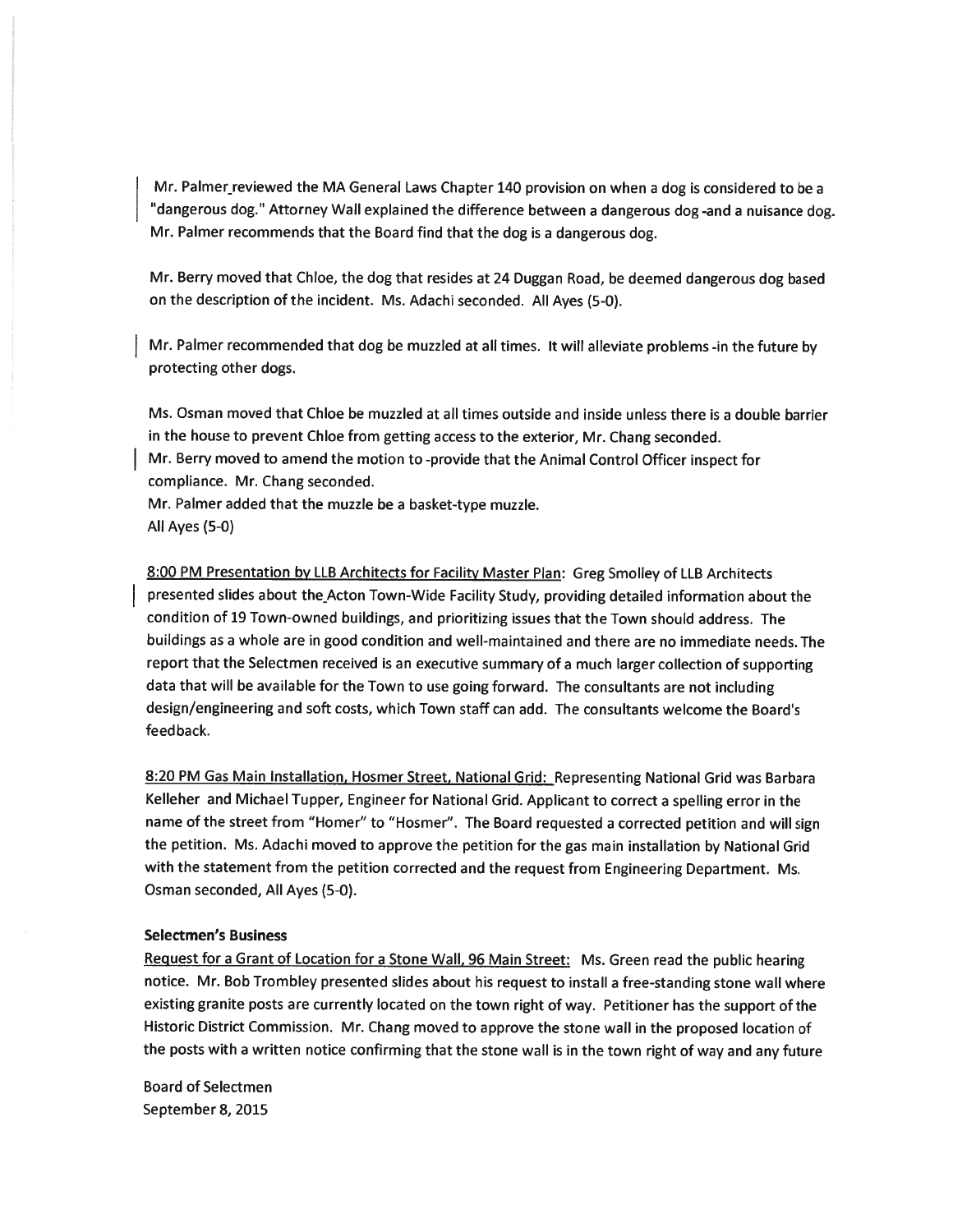considerations for usage of the space may or may not require future owners to move the stone wall. Ms. Adachi seconded. 4 Ayes, 1 Nay (Ms. Osman).

Kelly's Corner Improvement Initiative PIan/Acton 2020 Update: Chairman Andrew Brockway explained that the proposed changes consisted of 1) zoning amendments, including <sup>a</sup> master planning process that would enable the Town's involvement much earlier in the development process, and provisions to increase density and allow mixed-use; and 2) infrastructure improvements. For <sup>a</sup> number of reasons, including the fact that the consultant's report needs some work, the Kelley's Corner committee decided to postpone the presentation of the proposed changes until April 2016 Town Meeting. Mr. Brockway mentioned that the committee and Town staff members are engage<sup>d</sup> in discussions with the Stop & Shop owners of the parcel where K-Mart sits, and with developers. There will be <sup>a</sup> public forum in February 2016. Mr. Brockway explained that the proposed funding sequence and proposed project sequence fortunately would align with each other, with <sup>a</sup> total of 8M in funding (including 25% contingency) for the proposed work on Routes 111 and 27 and Community Way (5.4M probably from the federal TIP funds for Route 111, <sup>a</sup> state road; 2M maybe from MassWorks for the Town-controlled portion of Route 27; and 600K from the Town/other sources for Community Way). The state is interested in the project, which bodes well for TIP funding purposes. Mr. Berry encouraged the Board to look at the plans on Docushare under the Kelley's Corner folder. Assistant Town Planner Kristen Guichard explained that the Baker Administration has created new evaluation criteria for projects and the Town has submitted plans for consideration.. Finally, Mr. Brockway said that the 2020 website was being updated, which will enhance communications henceforth.

Report on August ALG Meeting: Met in late August to discuss having a tri-board meeting with the Finance Committee, Board of Selectmen, and School Committee and doing <sup>a</sup> team-building exercise, along with having new committee members go through "Municipal Finance 101.' Also review of each committee's goals.

Selectmen to Call for <sup>a</sup> November Special Town Meeting: Mr. Ledoux said that with the Kelley's Corner zoning amendments postponed until <sup>2016</sup> Town Meeting, what remained for <sup>a</sup> possible Special Town Meeting were <sup>a</sup> couple of collective bargaining agreements the proposed stormwater managemen<sup>t</sup> bylaw and <sup>a</sup> citizens' petition regarding <sup>a</sup> school policy matter. . The administrative cost of <sup>a</sup> Special Town Meeting would be possibly around \$10,000. Ms. Adachi, as liaison to the Water Resources Advisory Committee, which has drafted the propose<sup>d</sup> and long overdue stormwater bylaw, knows the committee would like to move forward with the Special Town Meeting, but she also had reservations about calling another Special Town Meeting simply for that purpose. Barry Rosen, WRAC member, said WRAC would prefer to ge<sup>t</sup> the bylaw passed. Selectmen agreed to postpone the decision about calling <sup>a</sup> Special Town Meeting until the October  $5<sup>th</sup>$  meeting.

Selectmen's Reports: The Selectmen Reports were included in the Selectmen packet and there were no questions.

Consent Agenda